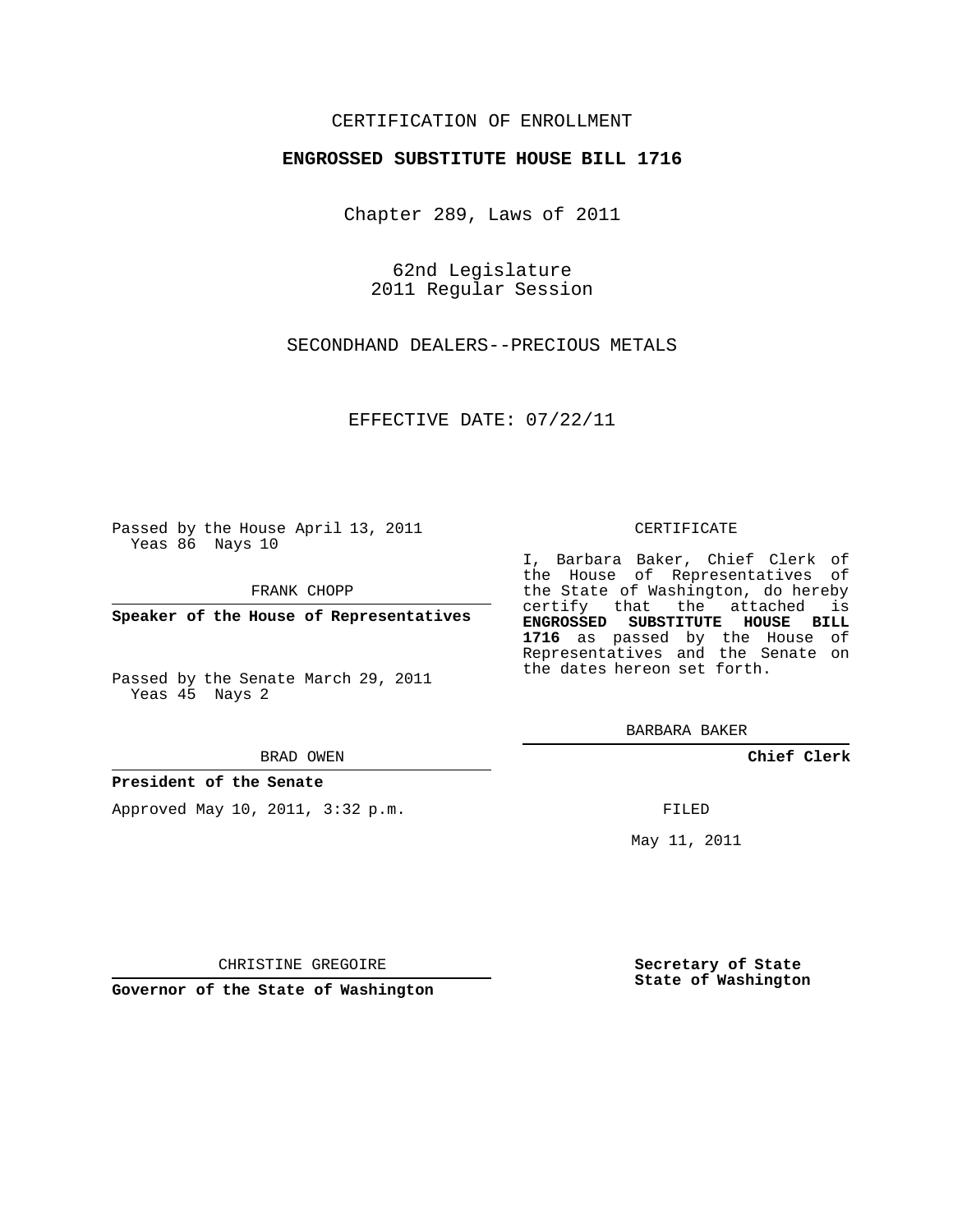# **ENGROSSED SUBSTITUTE HOUSE BILL 1716** \_\_\_\_\_\_\_\_\_\_\_\_\_\_\_\_\_\_\_\_\_\_\_\_\_\_\_\_\_\_\_\_\_\_\_\_\_\_\_\_\_\_\_\_\_

\_\_\_\_\_\_\_\_\_\_\_\_\_\_\_\_\_\_\_\_\_\_\_\_\_\_\_\_\_\_\_\_\_\_\_\_\_\_\_\_\_\_\_\_\_

AS AMENDED BY THE SENATE

Passed Legislature - 2011 Regular Session

### **State of Washington 62nd Legislature 2011 Regular Session**

**By** House Public Safety & Emergency Preparedness (originally sponsored by Representatives Asay, Hurst, Klippert, Pearson, and Miloscia)

READ FIRST TIME 02/17/11.

1 AN ACT Relating to the regulation of secondhand dealers; amending RCW 19.60.010 and 19.60.085; adding new sections to chapter 19.60 RCW; creating a new section; and prescribing penalties.

BE IT ENACTED BY THE LEGISLATURE OF THE STATE OF WASHINGTON:

## NEW SECTION. **Sec. 1.** The legislature finds:

 (1) The market price of gold has increased significantly in recent years and there has been a proliferation of secondhand dealers, including temporary, transient secondhand businesses, engaging in "cash for gold" type precious metal transactions. Frequently, these "cash for gold" type operations are operated by persons desiring to exploit unsuspecting consumers based on current market conditions;

 (2) The increasing number of "cash for gold" type transactions in communities and neighborhoods throughout Washington has been linked to increased crimes involving the theft of gold and other precious metal objects, including home burglaries, robberies, and other crimes, resulting in depressed home values and other threats to the health, safety, and welfare of Washington state residents; and

 (3) With the growing number of precious metal transactions, there is a corresponding significant increase in the number of "cash for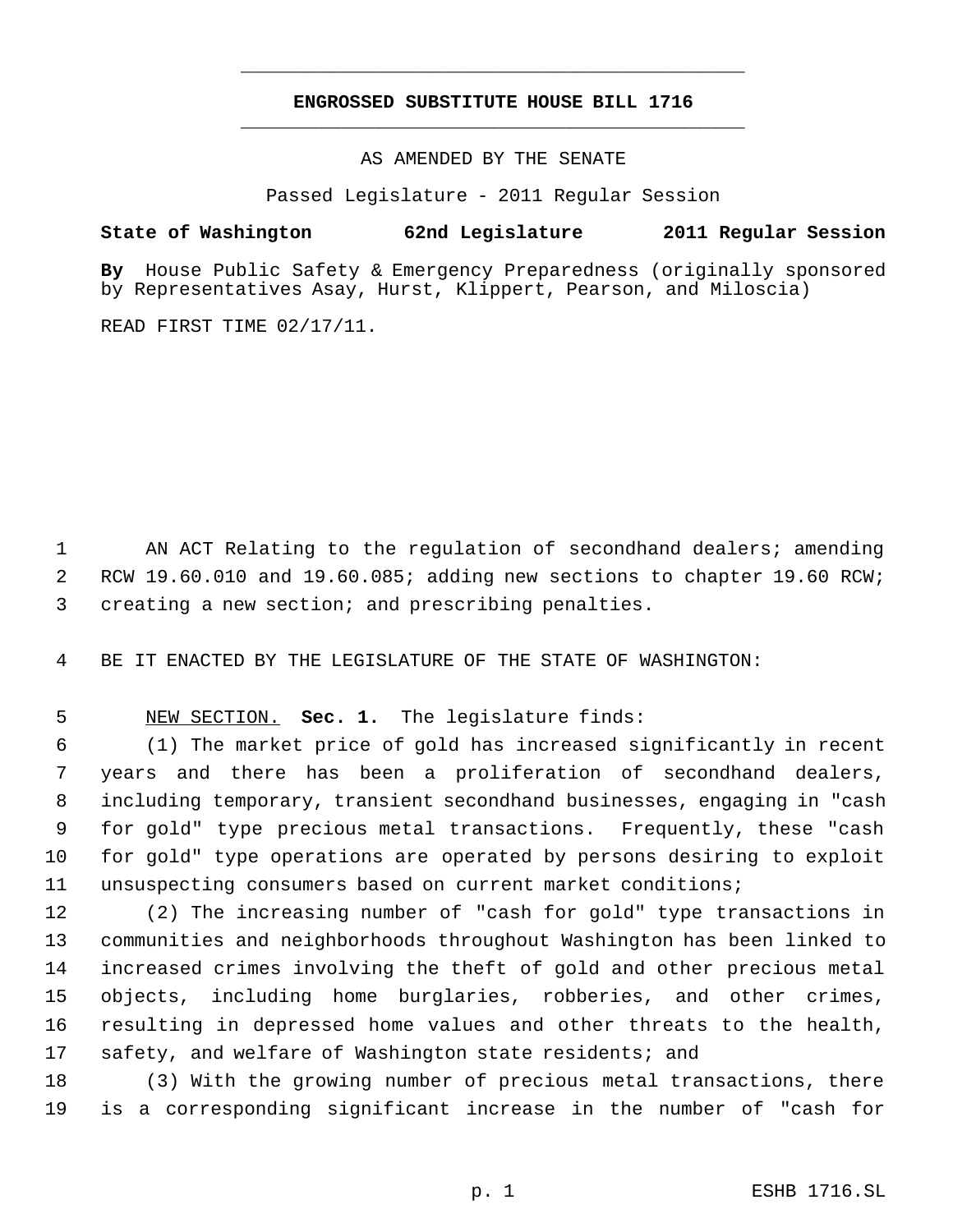gold" type storefront businesses, including temporary, transient secondhand businesses, in Washington state which may not be consistent with the quality of life and personal security sought by communities and neighborhoods and the state as a whole.

 Therefore, to better protect legitimate owners, consumers, and secondhand dealers, the legislature intends to establish and implement stricter standards relating to transactions involving property consisting of gold and other precious metals.

 **Sec. 2.** RCW 19.60.010 and 1995 c 133 s 1 are each amended to read as follows:

 Unless the context clearly requires otherwise, the definitions in this section apply throughout this chapter.

 (1) "Melted metals" means metals derived from metal junk or precious metals that have been reduced to a melted state from other than ore or ingots which are produced from ore that has not previously been processed.

17 (2) "Metal junk" means any metal that has previously been milled, shaped, stamped, or forged and that is no longer useful in its original form, except precious metals.

 (3) "Nonmetal junk" means any nonmetal, commonly discarded item that is worn out, or has outlasted its usefulness as intended in its original form except nonmetal junk does not include an item made in a former period which has enhanced value because of its age.

24 (4) "Pawnbroker" means every person engaged, in whole or in part, in the business of loaning money on the security of pledges of personal property, or deposits or conditional sales of personal property, or the purchase or sale of personal property.

(5) "Precious metals" means gold, silver, and platinum.

29 (6) "Secondhand dealer" means every person engaged in whole or in part in the business of purchasing, selling, trading, consignment selling, or otherwise transferring for value, secondhand property including metal junk, melted metals, precious metals, whether or not the person maintains a fixed place of business within the state. Secondhand dealer also includes persons or entities conducting 35 business, more than three times per year, at flea markets or swap 36 meets( $\left(\frac{1}{2} + \frac{1}{2} + \frac{1}{2} + \frac{1}{2} + \frac{1}{2} + \frac{1}{2} + \frac{1}{2} + \frac{1}{2} + \frac{1}{2} + \frac{1}{2} + \frac{1}{2} + \frac{1}{2} + \frac{1}{2} + \frac{1}{2} + \frac{1}{2} + \frac{1}{2} + \frac{1}{2} + \frac{1}{2} + \frac{1}{2} + \frac{1}{2} + \frac{1}{2} + \frac{1}{2} + \frac{1}{2} + \frac{1}{2} + \frac{1}{2} + \frac{1}{2} + \$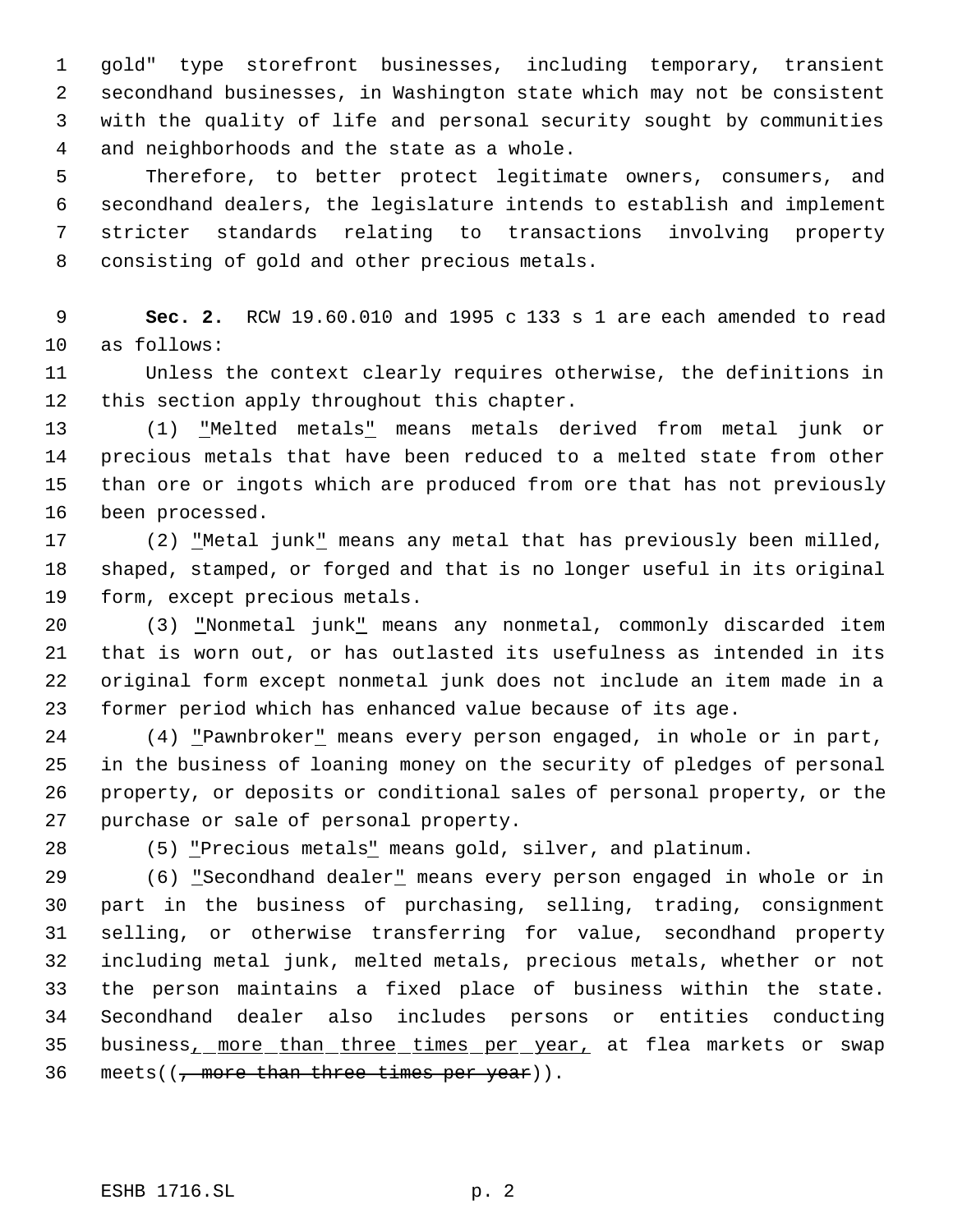(7) "Secondhand precious metal dealer" means any person or entity 2 engaged in whole or in part in the commercial activity or business of 3 purchasing, selling, trading, consignment selling, or otherwise 4 transferring for value, more than three times per year, secondhand 5 property that is a precious metal, whether or not the person or entity maintains a permanent or fixed place of business within the state, or engages in the business at flea markets or swap meets. The terms "precious metal" and "secondhand property," for purposes of 9 transactions by a secondhand precious metal dealer, do not include: (a) Gold, silver, or platinum coins, or other precious metal coins, 11 that are legal tender, or precious metal coins that have numismatic or 12 precious metal value, (b) gold, silver, platinum, or other precious metal bullion, or (c) gold, silver, platinum, or other precious metal 14 dust, flakes, or nuggets.

 (8) "Secondhand property" means any item of personal property offered for sale which is not new, including metals in any form, except postage stamps, coins that are legal tender, bullion in the form of fabricated hallmarked bars, used books, and clothing of a resale value of seventy-five dollars or less, except furs.

20  $((+8))$  (9) "Transaction" means a pledge, or the purchase of, or consignment of, or the trade of any item of personal property by a pawnbroker or a secondhand dealer from a member of the general public.

23 ( $(\frac{49}{})$ ) (10) "Loan period" means the period of time from the date the loan is made until the date the loan is paid off, the loan is in default, or the loan is refinanced and new loan documents are issued, including all grace or extension periods.

 NEW SECTION. **Sec. 3.** (1) For any transaction involving property consisting of a precious metal bought or received from an individual, every secondhand precious metal dealer doing business in this state shall maintain wherever that business is conducted a record in which shall be legibly written in the English language, at the time of each transaction, the following information:

(a) The signature of the person with whom the transaction is made;

(b) The time and date of the transaction;

 (c) The name of the person or employee or the identification number of the person or employee conducting the transaction;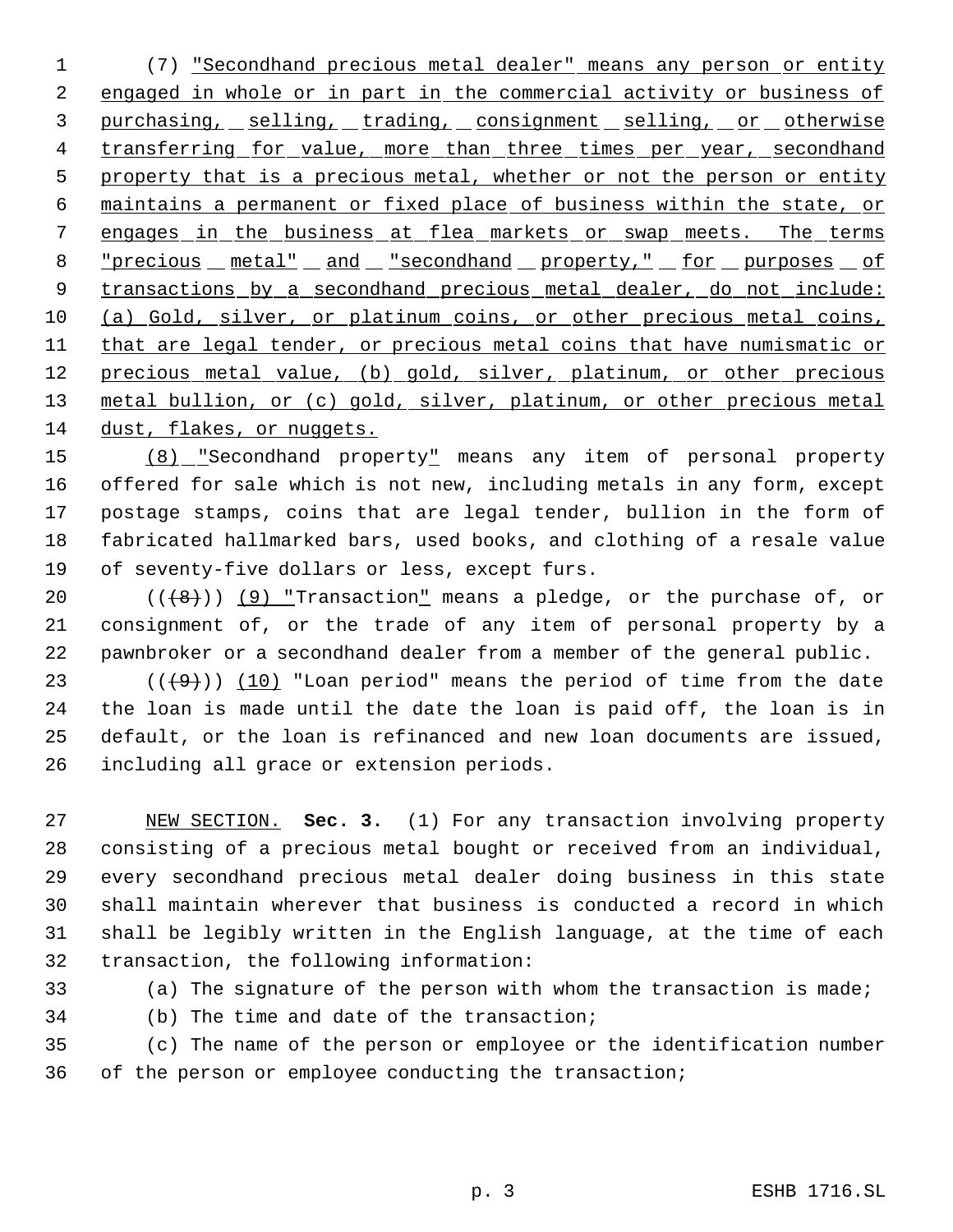(d) The name, date of birth, sex, height, weight, race, and residential address and telephone number of the person with whom the transaction is made;

 (e) A complete description of the precious metal property pledged, bought, or consigned, including the brand name, serial number, model number or name, any initials or engraving, size, pattern, and color of stone or stones;

(f) The price paid;

 (g) The type and identifying number of identification used by the person with whom the transaction was made, which shall consist of a valid driver's license or identification card issued by any state or two pieces of identification issued by a governmental agency, one of which shall be descriptive of the person identified, and a full copy of both sides of each piece of identification used by the person with whom the transaction was made. At all times, one piece of current government issued picture identification will be required; and

 (h) The nature of the transaction, a number identifying the transaction, the store identification as designated by the applicable law enforcement agency, or the name and address of the business or location, including the street address, and room number if appropriate, and the name of the person or employee conducting the transaction, and the location of the property.

 (2) The records required in subsection (1) of this section shall at all times during the ordinary hours of business, or at reasonable times if ordinary hours of business are not kept, be open to the inspection by any commissioned law enforcement officer of the state or any of its political subdivisions, and shall be maintained wherever that business is conducted for three years following the date of the transaction.

 NEW SECTION. **Sec. 4.** (1) Property consisting of a precious metal bought or received from an individual on consignment by any secondhand precious metal dealer with a permanent place of business in the state may not be removed from that place of business except consigned property returned to the owner, for a total of thirty days after the receipt of the property. Property shall at all times during the ordinary hours of business be open to inspection to any commissioned law enforcement officer of the state or any of its political subdivisions.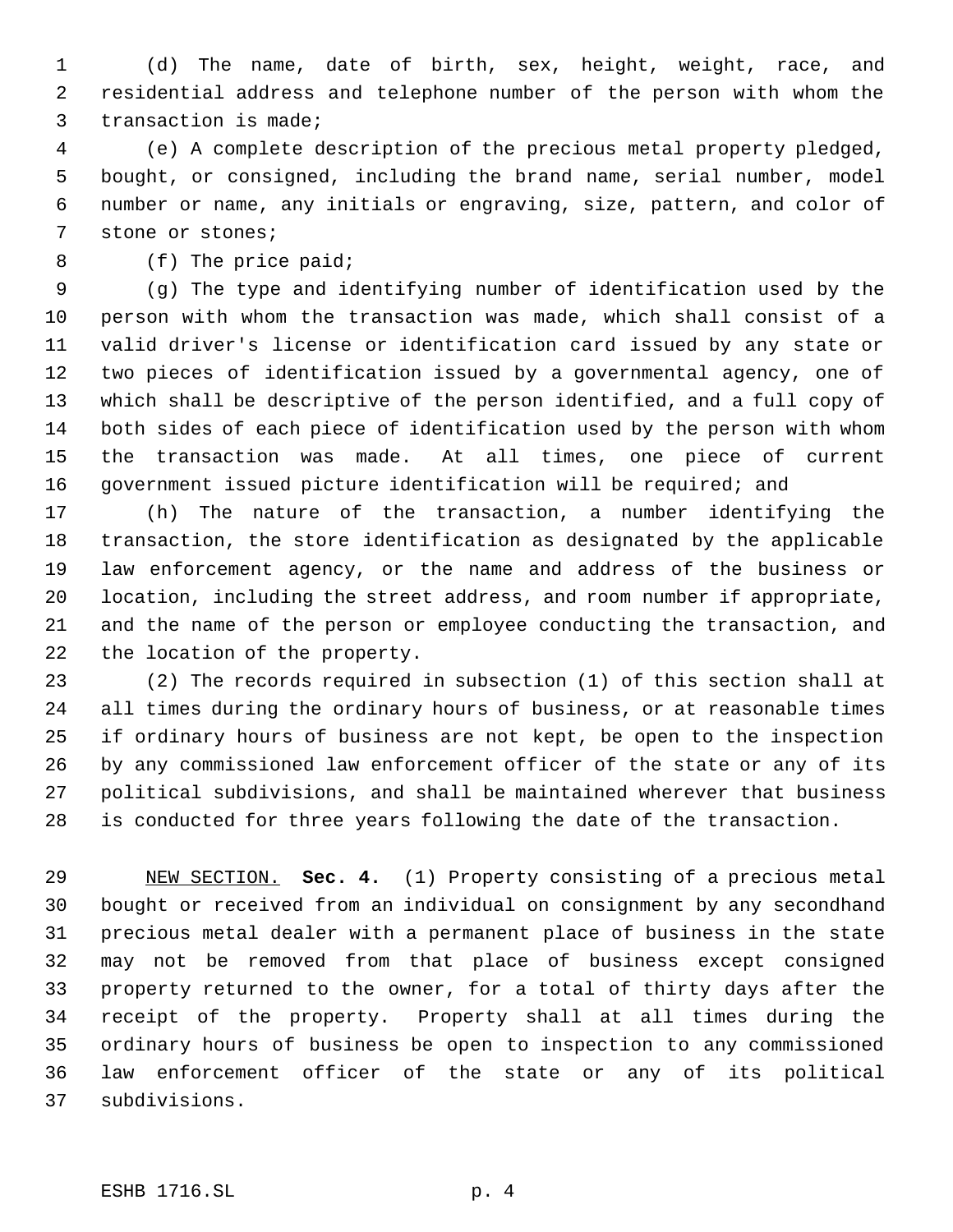(2) Property consisting of a precious metal bought or received from an individual on consignment by any secondhand precious metal dealer without a permanent place of business in the state must be stored and held within the city or county in which the property was received, except consigned property returned to the owner, for a total of thirty days after receipt of the property. The property shall be available within the appropriate jurisdiction for inspection at reasonable times by any commissioned law enforcement officer of the state or any of its political subdivisions.

 (3) Subsections (1) and (2) of this section do not apply when the property consisting of a precious metal was bought or received from a pawn shop, jeweler, secondhand dealer, or secondhand precious metal dealer who must provide a signed declaration showing the property is not stolen. The declaration may be included as part of the transactional record required under this subsection, or on a receipt for the transaction. The declaration must state substantially the following: "I, the undersigned, affirm under penalty of law that the property that is subject to this transaction is not to the best of my knowledge stolen property."

 NEW SECTION. **Sec. 5.** If the applicable chief of police or the county's chief law enforcement officer has compiled and published a list of persons who have been convicted of any crime involving theft, then a secondhand precious metal dealer shall utilize such a list for any transaction involving property other than property consisting of a precious metal as required by the applicable chief of police or the county's chief law enforcement officer.

 NEW SECTION. **Sec. 6.** No secondhand precious metal dealer doing business in this state may operate a business without first obtaining a business license from the local government in which the business is situated.

 NEW SECTION. **Sec. 7.** (1) It is a gross misdemeanor for: (a) A secondhand precious metal dealer to knowingly make, cause, or allow to be made any false entry or misstatement of any material matter in any book, record, or writing required to be kept under sections 3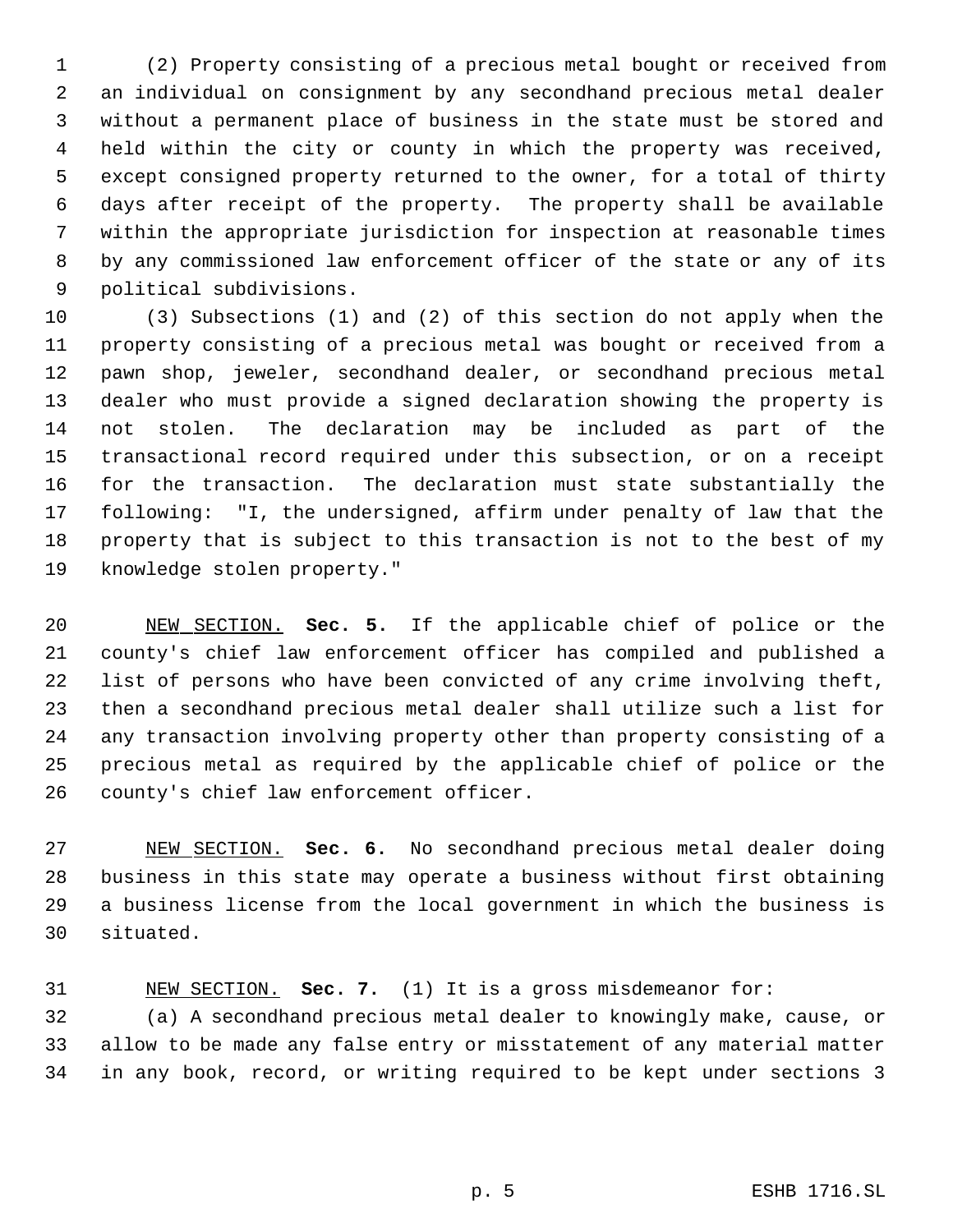through 6 and 9 of this act involving property consisting of precious metal;

 (b) A secondhand precious metal dealer to receive any precious metal property from any person known to the secondhand precious metal dealer as having been convicted of burglary, robbery, theft, or possession of or receiving stolen property within the past ten years whether the person is acting in his or her own behalf or as the agent of another; or

 (c) A secondhand precious metal dealer to knowingly violate any other provision relating to precious metals under sections 3 through 6 and 9 of this act.

 (2) It is a class C felony for a secondhand precious metal dealer to commit a second or subsequent violation of subsection (1) of this section involving property consisting of a precious metal.

 **Sec. 8.** RCW 19.60.085 and 2000 c 171 s 56 are each amended to read as follows:

 The provisions of this chapter do not apply to transactions conducted by the following:

(1) Motor vehicle dealers licensed under chapter 46.70 RCW;

20 (2) Vehicle wreckers  $((\theta \cdot \mathbf{r}))$ , hulk haulers, and scrap processors licensed under chapter 46.79 or 46.80 RCW;

 (3) Persons giving an allowance for the trade-in or exchange of secondhand property on the purchase of other merchandise of the same kind of greater value; and

 (4) Persons in the business of buying or selling empty food and 26 beverage containers or metal or nonmetal junk<sub>1</sub> in compliance with chapter 19.290 RCW.

 NEW SECTION. **Sec. 9.** (1) For purposes of this section, "hosted home party" means a gathering of persons at a private residence where a host or hostess has invited friends or other guests into his or her residence where individual person-to-person sales of precious metals occur.

 (2) A host or hostess must be the owner, renter, or lessee of the private residence where the hosted home party takes place.

(3) A secondhand precious metal dealer who attends a hosted home